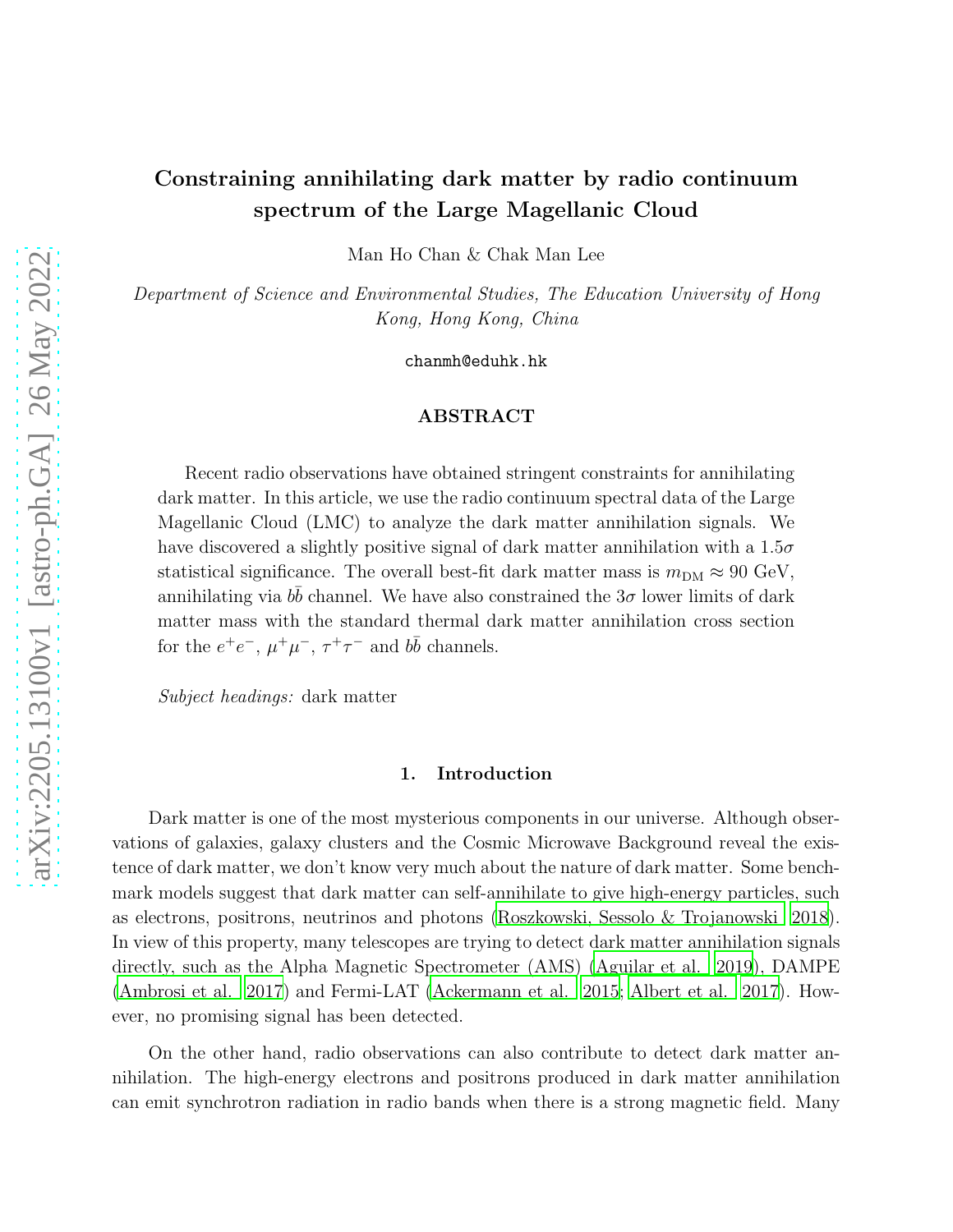previous studies have attempted to detect or constrain the signal of dark matter annihilation through radio analyses. In particular, most of the studies have focused on large galaxies [\(Egorov & Pierpaoli 2013;](#page-16-1) [Chan et al. 2021](#page-16-2)) or galaxy clusters [\(Colafrancesco, Profumo & Ullio](#page-16-3) [2006;](#page-16-3) [Storm et al. 2013;](#page-17-0) [Colafrancesco, Marchegiani & Beck 2015;](#page-16-4) [Chan & Lee 2019](#page-8-4), [2021](#page-16-5)). Only a few studies have focused on dwarf galaxies [\(Chan 2017;](#page-8-5) [Kar et al. 2019;](#page-16-6) [Chan & Lee](#page-16-7) [2020\)](#page-16-7) because the magnetic field strength in dwarf galaxies is relatively small so that the synchrotron signals are weaker. Also, the diffusion of the high-energy electrons and positrons is more efficient, which would suppress the signals of dark matter annihilation.

However, using nearby dwarf galaxies to analyze dark matter annihilation signals has some advantages. First of all, some dwarf galaxies are dark matter-dominated so that relatively larger signals of dark matter annihilation would be potentially detected. Moreover, the baryonic content in dwarf galaxies is usually smaller, which might give a less significant baryonic radio contribution. Recent studies using the radio continuum spectral analysis can effectively differentiate the radio contribution of dark matter from the total radio spectrum, which can give tighter constraints for dark matter [\(Chan & Lee 2019,](#page-8-4) [2020,](#page-16-7) [2021](#page-16-5)). If we can find some nearby dwarf galaxies which have relatively large magnetic field strength, some better constraints could be obtained by following the spectral analysis.

In this article, we show that the radio continuum spectrum of a nearby dwarf galaxy, the Large Magellanic Cloud (LMC), might be able to give some hints of dark matter signals. Although the statistical significance of the dark matter annihilation signal is not very large, we can get some stringent lower bounds of dark matter mass based on the analysis.

#### 2. The dark matter annihilation model

Through dark matter annihilation, high-energy electrons and positrons would be produced and then cooled down gradually during diffusion. The diffusion and cooling of electrons and positrons can be overall governed by the following diffusion-cooling equation [\(Ginzburg & Syrovatskii 1964](#page-16-8); [Atoyan et al. 1995\)](#page-8-6)

<span id="page-1-0"></span>
$$
\frac{\partial}{\partial t} \frac{dn_e}{dE} = \frac{D(E)}{r^2} \frac{\partial}{\partial r} \left( r^2 \frac{\partial}{\partial r} \frac{dn_e}{dE} \right) + \frac{\partial}{\partial E} \left[ b_{\rm T}(E, r) \frac{dn_e}{dE} \right] + Q(E, r), \tag{1}
$$

where  $dn_e/dE$  is the electron/positron density spectrum,  $D(E)$  is the diffusion function,  $b_T(E,r)$  is the cooling rate function, and  $Q(E,r)$  is the source density spectrum from dark matter annihilation. The diffusion function is usually written in terms of an energydependent function  $D(E) = D_0(E/1 \text{ GeV})^{\delta}$ , where  $D_0$  is the diffusion coefficient and  $\delta$  is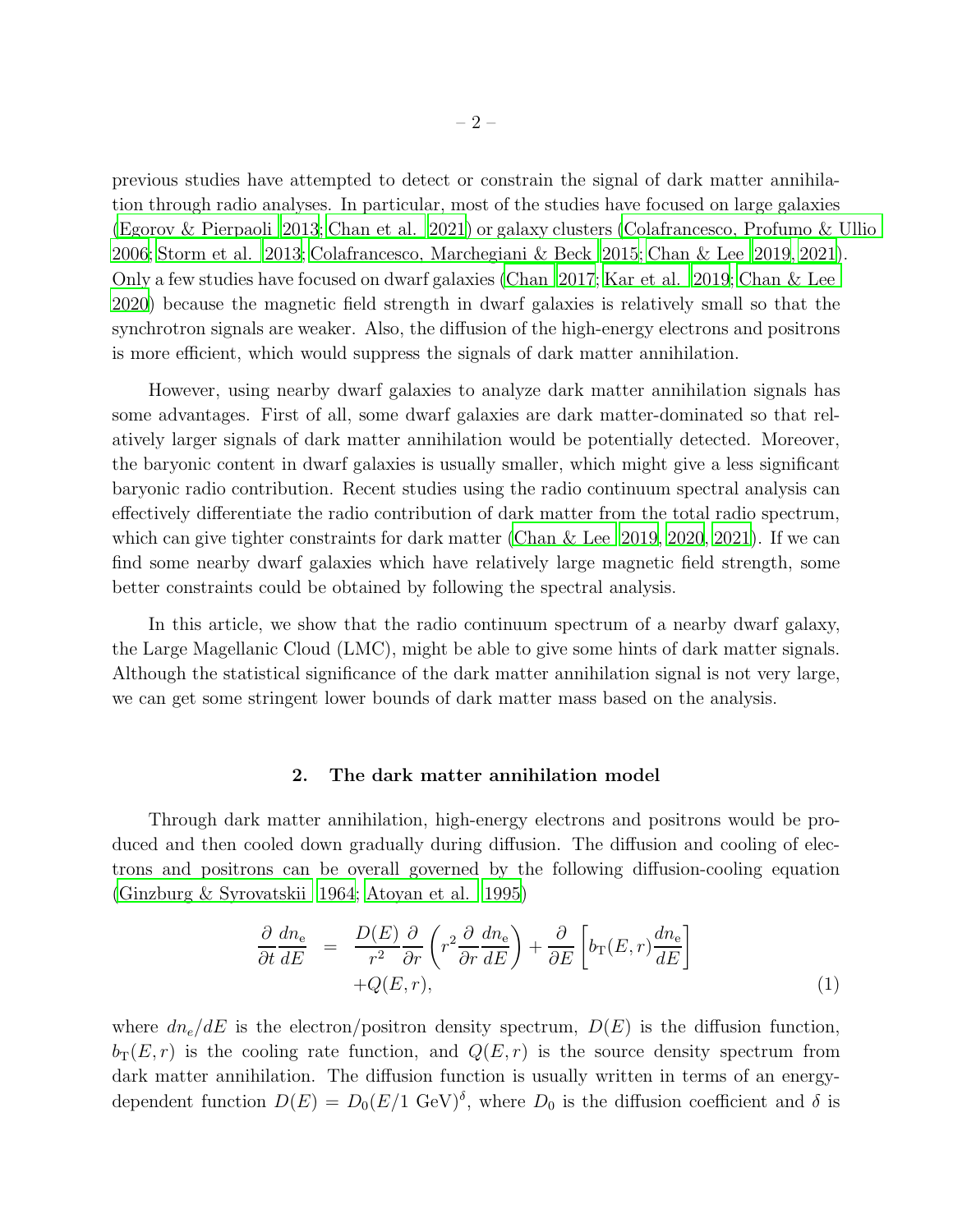the diffusion index. In the followings, we take a benchmark value of  $\delta = 1/3$  [\(Kolmogorov](#page-16-9) [1941\)](#page-16-9), which has been assumed in many related studies [\(Ackermann](#page-8-7) et al. [2012\)](#page-8-7).

The cooling rate of electrons and positrons is dominated by the synchrotron emission and the inverse Compton scattering of the background photon field. The other cooling processes such as Bremsstrahlung loss are nearly negligible in dwarf galaxies. The cooling rate function (in the unit of  $10^{-16}$  GeV s<sup>-1</sup>) is expressed by [\(Siffert et al. 2011](#page-17-1))

$$
b_{\rm T}(E,r) = 0.0254E^2B^2 + 1.02U_{\rm rad}(r)E^2,
$$
\n(2)

where B is the magnetic field strength (in  $\mu$ G) of the galaxy, E is the energy (in GeV) of an electron or positron and  $U_{\text{rad}}$  is the energy density of the Interstellar Radiation Field (ISRF) in the unit of  $eV \text{ cm}^{-3}$ .

In Eq. [\(1\)](#page-1-0), the particle-injection source term is given by [\(Vollmann 2021\)](#page-17-2)

$$
Q(E,r) = \frac{\langle \sigma v \rangle [\rho_{\rm DM}(r)]^2}{2m_{\rm DM}^2} \frac{dN_{\rm e,inj}}{dE},\tag{3}
$$

where  $\rho_{DM}(r)$  is the dark matter density profile and  $dN_{e,ini}/dE$  is the injected energy spectrum of dark matter annihilation. The injected energy spectrum depends on the annihilation channels, which can be obtained in [Cirelli et al. \(2011](#page-16-10)). Here, we take the thermal relic dark matter annihilation cross section predicted by standard cosmology:  $\langle \sigma v \rangle$  = 2.2 × 10<sup>-26</sup>cm<sup>3</sup> s<sup>-1</sup> [\(Steigman, Dasgupta & Beacom 2012\)](#page-17-3). Assuming in equilibrium condition, we have  $\frac{\partial}{\partial t}(\frac{dn_e}{dE}) = 0$  in Eq. [\(1\)](#page-1-0). Putting the boundary condition  $\frac{dn_e(r_h, E)}{dE} = 0$  with diffusion halo radius  $r<sub>h</sub>$ , the general solution of the equilibrium electron density spectrum can be obtained in terms of the Fourier-series representation of the Green's function [\(Vollmann](#page-17-2) [2021\)](#page-17-2):

<span id="page-2-0"></span>
$$
\frac{dn_e}{dE}(E,r) = \sum_{n=1}^{\infty} \frac{2}{b_{\text{T}}(E,r)r_{\text{h}}} \frac{\sin\left(\frac{n\pi r}{r_{\text{h}}}\right)}{r}
$$

$$
\times \int_{E}^{m_{\text{DM}}} dE'e^{-n^2[\eta(E)-\eta(E')]}
$$

$$
\times \int_{0}^{r_{\text{h}}} dr'r'\sin\left(\frac{n\pi r'}{r_{\text{h}}}\right)Q(E',r'), \tag{4}
$$

where the dimensionless variable  $\eta(E)$  is given by

$$
\eta(E) = \frac{1}{1-\delta} \left( \frac{6.42\pi \text{ kpc}}{r_h} \right)^2 \left( \frac{D_0}{10^{28} \text{cm}^2/\text{s}} \right) \times \left( \frac{1}{1 + (B/3.135 \,\mu\text{G})^2} \right) \left( \frac{1 \text{ GeV}}{E} \right)^{1-\delta} . \tag{5}
$$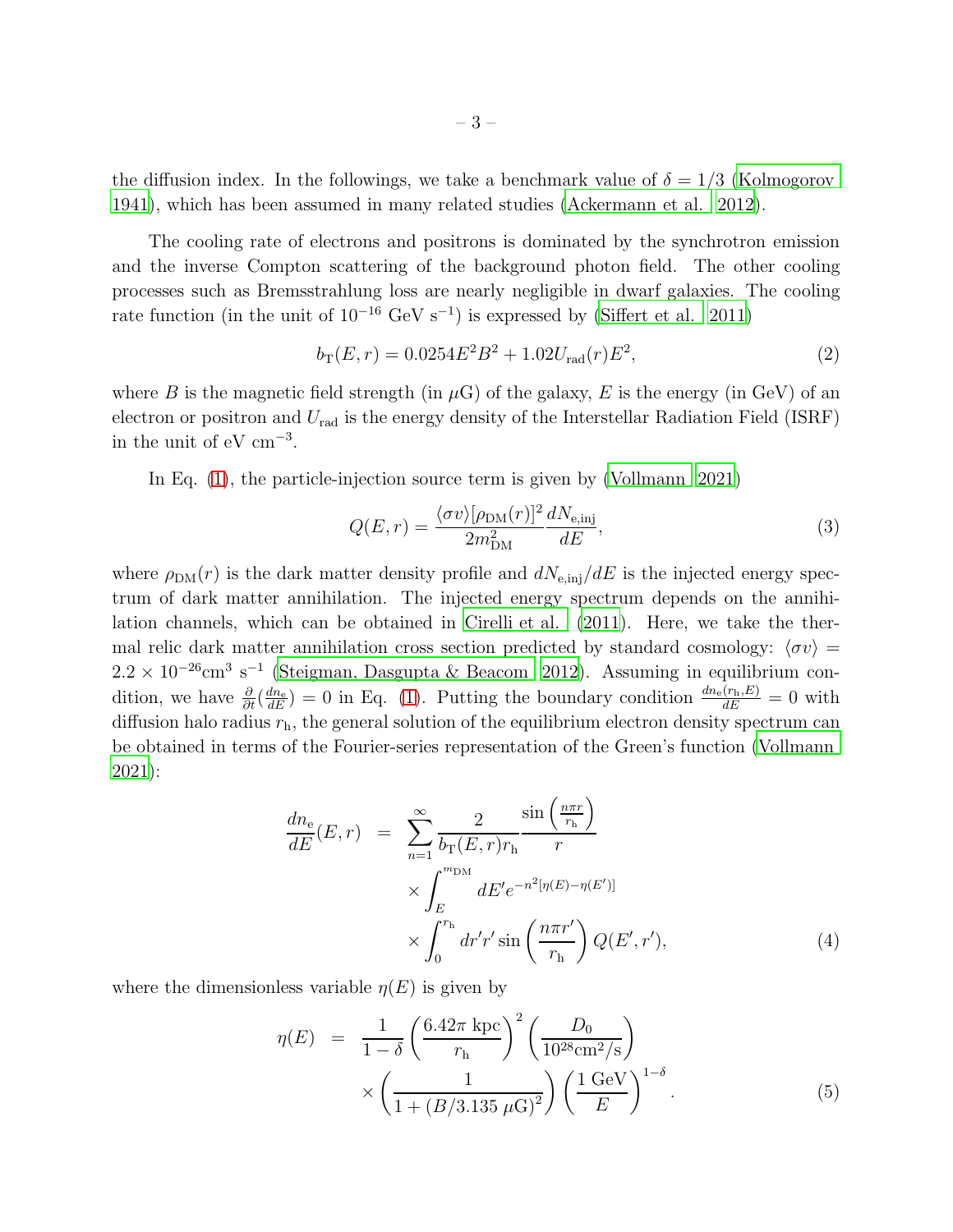Owing to the presence of the exponential factor in Eq. [\(4\)](#page-2-0), for  $\delta < 1$ , the convergence of the series will be effectively achieved by only taking the first certain number of summation terms ( $n = 40$  for the present study).

The average power at frequency  $\nu$  under magnetic field  $B$  for synchrotron emission induced by the dark matter annihilation is given by [\(Longair 2011;](#page-16-11) [Storm et al. 2013\)](#page-17-0)

$$
P_{\rm syn}(\nu) = \int_0^\pi d\theta \frac{(\sin \theta)^2}{2} 2\pi \sqrt{3} r_{\rm e} m_{\rm e} c \nu_{\rm g} F_{\rm syn} \left(\frac{x}{\sin \theta}\right),\tag{6}
$$

where  $\nu_{\rm g} = eB/(2\pi m_{\rm e}c)$ ,  $r_{\rm e}$  is the classical electron radius, and  $F_{\rm syn}(x/\sin\theta) = (x/\sin\theta)\int_{x/\sin\theta}^{\infty} K_{5/3}(u)du$ . The quantity  $x$  is defined as

$$
x = \frac{2\nu}{3\nu_{\rm g}\gamma^2} \left[ 1 + \left(\frac{\gamma\nu_{\rm p}}{\nu}\right)^2 \right]^{3/2},\tag{7}
$$

where  $\gamma$  is the Lorentz factor of the electrons/positrons, and  $\nu_{\rm p} = 8890 [n(r)/1 \text{ cm}^{-3}]^{1/2}$  Hz is the plasma frequency with the number density of the thermal electrons  $n(r) \sim 1 \text{ cm}^{-3}$ . For dwarf galaxies, the profiles for both magnetic field and radiation density are in disc shape with thickness  $\bar{z}_0$ . The radio flux emitted within a solid angle  $\Delta\Omega$  by a dwarf galaxy due to dark matter annihilation, with a distance  $D<sub>L</sub>$  as observed from Earth, is finally expressed in cylindrical coordinates  $(R, z)$  with azimuthal symmetry as

<span id="page-3-0"></span>
$$
S_{\rm DM}(\nu) = 2 \frac{\Delta \Omega}{4\pi} \int_{s_{\rm min}}^{s_{\rm max}} ds \int_{m_{\rm e}}^{m_{\rm DM}} P_{\rm syn}(\nu) \frac{dn_{\rm e}}{dE} dE,\tag{8}
$$

where

$$
\Delta\Omega = 2\pi \int_0^{\bar{\theta}_{\text{max}}} \sin \bar{\theta} (2d\bar{\theta}), \qquad (9)
$$

$$
\bar{\theta}_{\text{max}} \approx \arctan\left(\frac{r_{\text{h}}}{D_{\text{L}}}\right),\tag{10}
$$

$$
s_{\min} = \frac{D_{\rm L} - \frac{\bar{z}_0}{2}}{\cos \bar{\theta}}, \ \ s_{\max} = \frac{D_{\rm L} + \frac{\bar{z}_0}{2}}{\cos \bar{\theta}},\tag{11}
$$

$$
R = D_{\rm L} \tan \bar{\theta}, \ \ z = s \cos \bar{\theta} - D_{\rm L}.
$$
\n(12)

In Eq. [\(8\)](#page-3-0), the factor 2 indicates the contributions of both high-energy electrons and positrons, and s is the line-of-sight distance which is defined as  $r = \sqrt{D_{\rm L}^2 + s^2 - 2D_{\rm L}s\cos\theta}$ (see Fig. 1 for the schematic diagram of the geometry considered).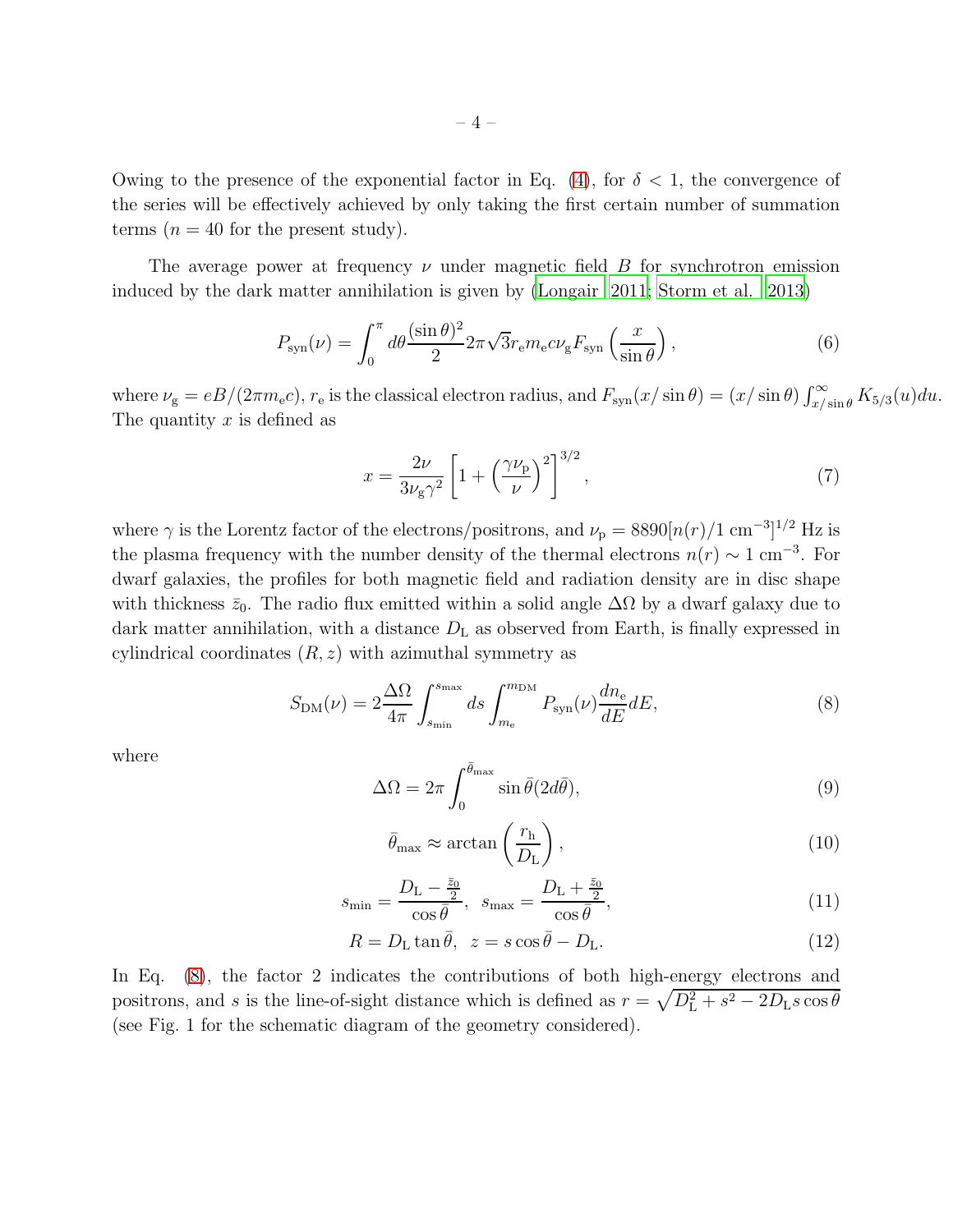#### 3. Results

We use the LMC as our target to constrain dark matter. Assume that the dark matter density profile of the LMC is spherically symmetric. It can be best-described by a modified Navarro-Frenk-White (NFW) profile (included the effect of tidal stripping), which can be expressed as [\(Hayashi et al 2003\)](#page-16-12)

$$
\rho_{DM}(r) = \frac{\rho_0}{1 + \left(\frac{r}{r_0}\right)^3} \left[\frac{1}{\frac{r}{r_{0,\text{NFW}}}\left(1 + \frac{r}{r_{0,\text{NFW}}}\right)^2}\right]
$$
(13)

where the parameters  $\rho_0 = (8.16 \pm 0.30) \times 10^6$  M<sub>☉</sub> kpc<sup>-3</sup>,  $r_0 = 6.36 \pm 2.08$  kpc, and  $r_{0,\text{NFW}} =$  $9.04 \pm 2.43$  kpc are assumed for the LMC [\(Siffert et al. 2011](#page-17-1)). The modified NFW profile can give an excellent fit to the observed rotation curve of the LMC [\(Siffert et al. 2011](#page-17-1)). Therefore, the systematic uncertainty using this dark matter density profile is relatively small. The overall effect of this uncertainty will be discussed below. The distance to the galaxy  $D_{\rm L}$  is 50 kpc [\(Alves 2004\)](#page-8-8) and we take the value of  $r_h \approx 8$  kpc equal to the size of the LMC galaxy.

For the radiation density of the LMC, we can write as [\(Siffert et al. 2011\)](#page-17-1)

$$
U_{\rm rad}(R, z) = U_{\rm rad}^{\rm disc}(R) \exp(-|z|/h_0)
$$
\n(14)

with

$$
h_0(R) = h_0(0) \exp(R/\xi),
$$
\n(15)

where  $h_0(0) = 0.14$  kpc and  $\xi = 2.24$  kpc. Here, the disc thickness of the LMC is not a constant. Following the kinematics of carbon stars, the thickness of the LMC increases radially from its center [\(Alves & Nelson 2000;](#page-8-9) [Alves 2004\)](#page-8-8), and can be parameterized linearly in the unit of kpc by (Van der Marel et al. 2002)

$$
\bar{z}_0 = 0.27 + 1.23 \left( \frac{D_L \tan \bar{\theta}}{5.5 \,\text{kpc}} \right). \tag{16}
$$

The radial dependence of  $U_{\text{rad}}^{\text{disc}}(R)$  is shown in Table 1 [\(Siffert et al. 2011\)](#page-17-1). For the magnetic field strength, it varies with different regions inside the LMC [\(Siffert et al. 2011\)](#page-17-1). It does not have a clear radial dependence and we have taken a more conservative average value  $B = 4.3$  $\mu$ G derived from rotation measures to model the magnetic field strength [\(Gaensler et al.](#page-16-13) [2005\)](#page-16-13). This value is within the reasonable range of the magnetic field strength in LMC [\(Regis et al. 2021\)](#page-16-14).

As shown in previous studies, better constraints could be obtained if we can differentiate the dark matter contribution from the total radio emission [\(Chan &](#page-8-4) Lee [2019,](#page-8-4) [2020,](#page-16-7) [2021](#page-16-5)).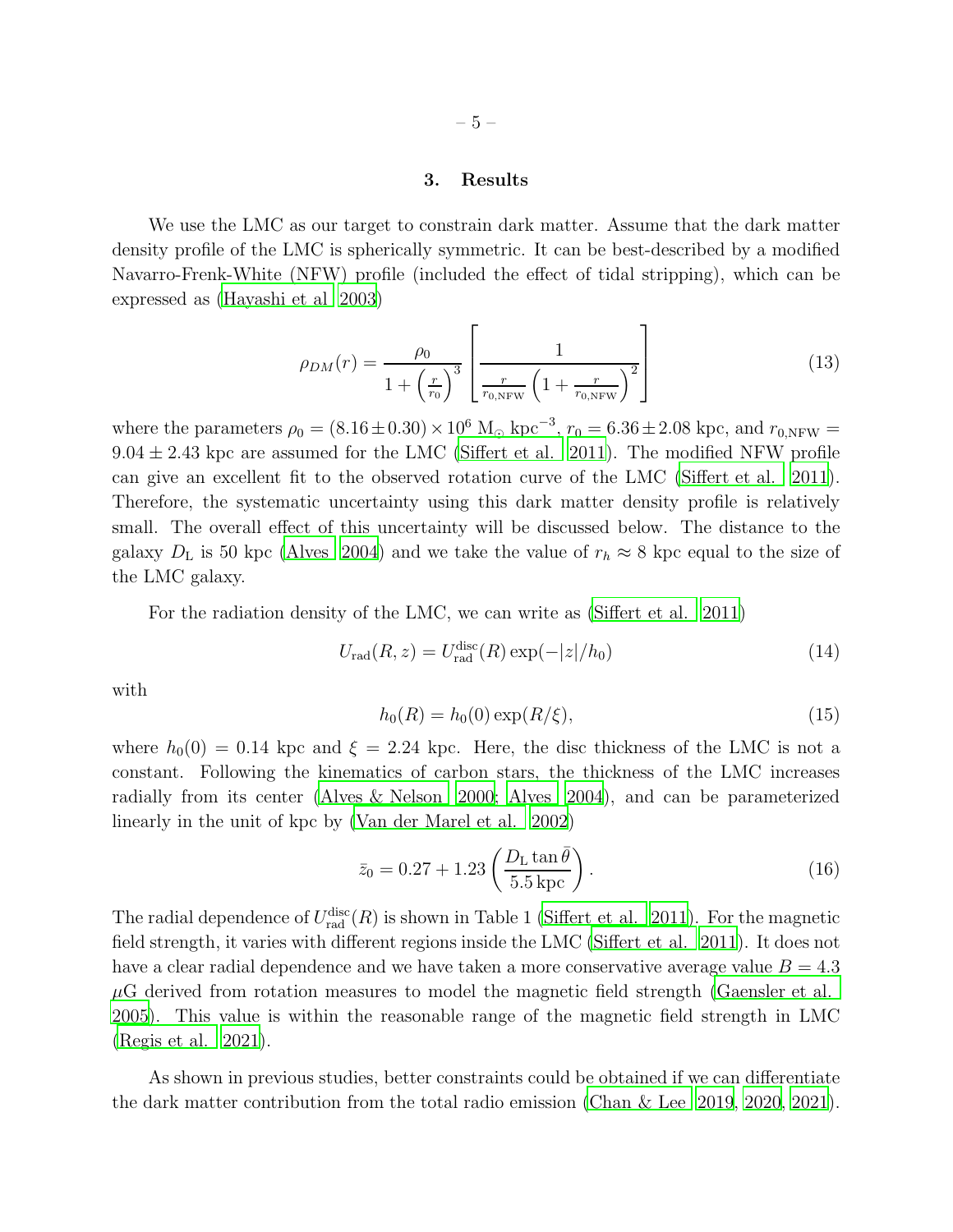First of all, the total radio flux density  $S(\nu)$  can be written in the sum of two parts: thermal part  $S_{\text{th}}(\nu)$  and non-thermal part  $S_{\text{nth}}(\nu)$ . The thermal part can be described by the following form [\(Tasitsiomi, Gaskins & Olinto 2004](#page-17-4))

$$
S_{\rm th}(\nu) = S_{\rm th,0}(\nu/\rm Hz)^{-0.1},\tag{17}
$$

with  $S_{th,0} = 2.2 \times 10^3$  Jy. For the non-thermal part, it consists of two components: dark matter annihilation  $S_{DM}$  and the background cosmic-ray contribution  $S_{CR}$ . The former one  $S_{\text{DM}}$  is calculated by Eq. [\(8\)](#page-3-0) while the latter one can be described by a simple power-law form  $S_{CR} \propto \nu^{-\alpha_{CR}}$ . The non-thermal radio flux density emitted by a galaxy can be written explicitly as

$$
S_{\rm nth}(\nu) = S_{\rm DM}(\nu) + S_{\rm CR,0} \left(\frac{\nu}{\rm GHz}\right)^{-\alpha_{\rm CR}}.\tag{18}
$$

In fact, the power-law form is the simplest model to describe the cosmic-ray contribution. This is predicted by some theoretical models (e.g. secondary emission model) [\(Dennison](#page-16-15) [1980\)](#page-16-15) and simulations [\(Nava et al. 2017\)](#page-16-16). The power-law model is also consistent with the observational data of many dwarf galaxies [\(Srivastava et al. 2014](#page-17-5)). There are some possible models (e.g. insitu model) which predict other spectral shapes, especially for describing the cosmic-ray spectra in galaxy clusters [\(Schlickeiser et al 1987](#page-16-17); [Thierbach, Klein & Wielebinski](#page-17-6) [2003\)](#page-17-6). We will also test these spectral functions in our analysis.

Using the radio continuum spectrum obtained in [Haynes et al. \(1991\)](#page-16-18) (see Table 2), we can determine the best-fit scenarios. The goodness of fits can be determined by the  $\chi^2$  value, which is defined as

$$
\chi^2 = \sum_{i} \frac{[S(\nu) - S_i]^2}{\sigma_i^2},\tag{19}
$$

where  $S_i$  is the observed radio flux and  $\sigma_i$  is the  $1\sigma$  uncertainty of the data. To fit the observed radio spectrum, we have four free parameters {  $D_0$ ,  $m_{DM}$ ,  $S_{CR,0}$ ,  $\alpha_{CR}$  } for each annihilation channel. For each annihilation channel with fixed  $m_{DM}$  and  $D_0$ , we can get the best-fit  $S_{CR,0}$  and  $\alpha_{CR}$  by minimizing the  $\chi^2$  values. Here, we only consider a physical range of  $D_0 = 10^{26} - 10^{30}$  cm<sup>2</sup> s<sup>-1</sup> for dwarf galaxies.

In Fig. 2, we plot the  $\chi^2$  as a function of  $m_{\text{DM}}$  for 3 different values of  $D_0$ . When  $m_{\text{DM}}$ is very large,  $S_{DM}$  would tend to zero, which defines our null hypothesis (i.e. no dark matter annihilation). In this case, the entire radio spectrum is represented by the background cosmic-ray contribution  $S_{CR}$  only with  $\chi^2_{null} = 19.1$ . In Fig. 2, we can see that there exist some values of  $m_{\text{DM}}$  in which the  $\chi^2$  values are smaller than  $\chi^2_{\text{null}}$ . These represent positive signals of dark matter annihilation. However, only  $b\bar{b}$  channel and  $W^+W^-$  channel can give positive signals with statistical significance larger than  $1\sigma$  ( $\chi^2_{\text{null}} - \chi^2 > 2.3$  for 2 extra degrees of freedom). The largest statistical significance of the signals corresponds to  $m_{DM} = 90 \text{ GeV}$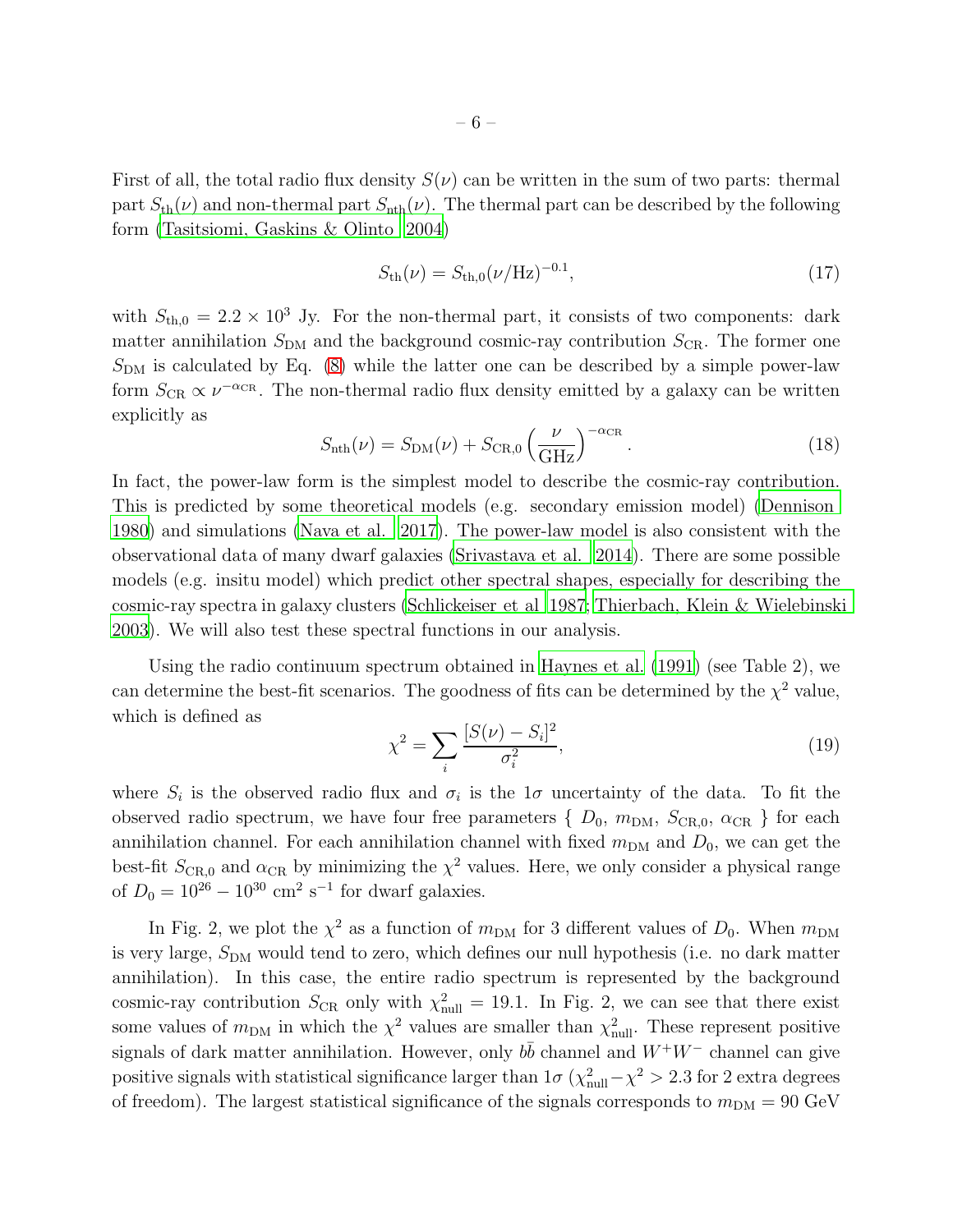via the  $b\bar{b}$  channel with  $D_0 \sim 10^{28}$  cm<sup>2</sup> s<sup>-1</sup> (with 1.51 $\sigma$  statistical significance). Therefore, only a weak signal of dark matter annihilation could be identified in the analysis. We show some of the best-fit parameters in Table 3 and plot the overall best-fit radio spectrum in Fig. 3.

Moreover, we have examined the effects of two major uncertainties involved in the study: 1. the uncertainties of the dark matter density parameters  $\rho_0$ ,  $r_0$  and  $r_{0,NFW}$ , and 2. the uncertainties of the magnetic field strength B. We consider the  $1\sigma$  uncertainties of the density parameters and a wider range of magnetic field strength  $B = 2 - 8 \mu$ G to see how they affect our results (taking  $D_0 = 10^{28}$  cm<sup>2</sup> s<sup>-1</sup>). In Figs. 4 and 5, we can see that the  $b\bar{b}$  and  $W^+W^-$  channels also give the best-fit  $m_{DM}$  with  $\chi^2 \leq 16.8$  ( $\geq 1\sigma$  statistical significance), although the best-fit values of  $m_{DM}$  would change (see Table 4 for the best-fit ranges). Therefore, positive signals still remain even we have included the possible uncertainties. We have also tested some other spectral functions [\(Thierbach, Klein & Wielebinski 2003\)](#page-17-6) to model the cosmic-ray contributions. Nevertheless, these models give slightly smaller likelihoods compared with the power-law form. Generally speaking, the best-fit  $m_{DM}$  is consistent with the  $m_{\text{DM}}$  range from recent anti-proton analysis  $(m_{\text{DM}} \approx 64 - 88 \text{ GeV})$ [\(Cholis, Linden & Hooper 2019\)](#page-16-19).

Apart from the best-fit scenarios, we can also obtain the minimum  $m_{DM}$  allowed in our analysis. If the  $\chi^2$  value is too large for a certain value of  $m_{\text{DM}}$  such that it deviates from  $\chi^2_{\text{null}}$  by a 3 $\sigma$  range (99.73% C.L.), that  $m_{\text{DM}}$  would be the 3 $\sigma$  minimum allowed dark matter mass  $m_{\text{DM,min}}$  for the annihilation dark matter model. For  $D_0 = 10^{26} - 10^{30} \text{ cm}^2 \text{ s}^{-1}$ , we can see that a larger  $D_0$  can give a smaller value of  $m_{\text{DM,min}}$ . When a conservative value of  $D_0 = 10^{30}$  cm<sup>2</sup> s<sup>-1</sup> is taken, the smallest values of  $m_{\text{DM,min}}$  are approximately 25 GeV, 50 GeV, 40 GeV and 60 GeV respectively for the  $e^+e^-$ ,  $\mu^+\mu^-$ ,  $\tau^+\tau^-$  and  $b\bar{b}$  channels. There is no minimum allowed dark matter mass for the  $W^+W^-$  channel based on this analysis apart from the threshold mass  $<sup>1</sup>$  $<sup>1</sup>$  $<sup>1</sup>$ . Generally speaking, these are the conservative lower limits</sup> of the annihilating dark matter mass. In fact, the actual diffusion coefficient for dwarf galaxies like the LMC should be close to  $D_0 \sim 10^{27} - 10^{28}$  cm<sup>2</sup> s<sup>-1</sup> as theoretical models predict  $D_0 \sim LV$  [\(Jeltema & Profumo 2008\)](#page-16-20), where L and V are the injection scale and the turbulent velocity respectively. For a typical dwarf galaxy, we should have  $L \sim 100$  pc and  $V \sim 50$  km/s, which give  $D_0 \sim 10^{27} - 10^{28}$  cm<sup>2</sup> s<sup>-1</sup>. Therefore, the lower limits of  $m_{\text{DM}}$ reported here are underestimated.

<sup>&</sup>lt;sup>1</sup>Based on the Standard Model, the threshold mass of dark matter annihilating via the  $W^+W^-$  channel is 80.4 GeV.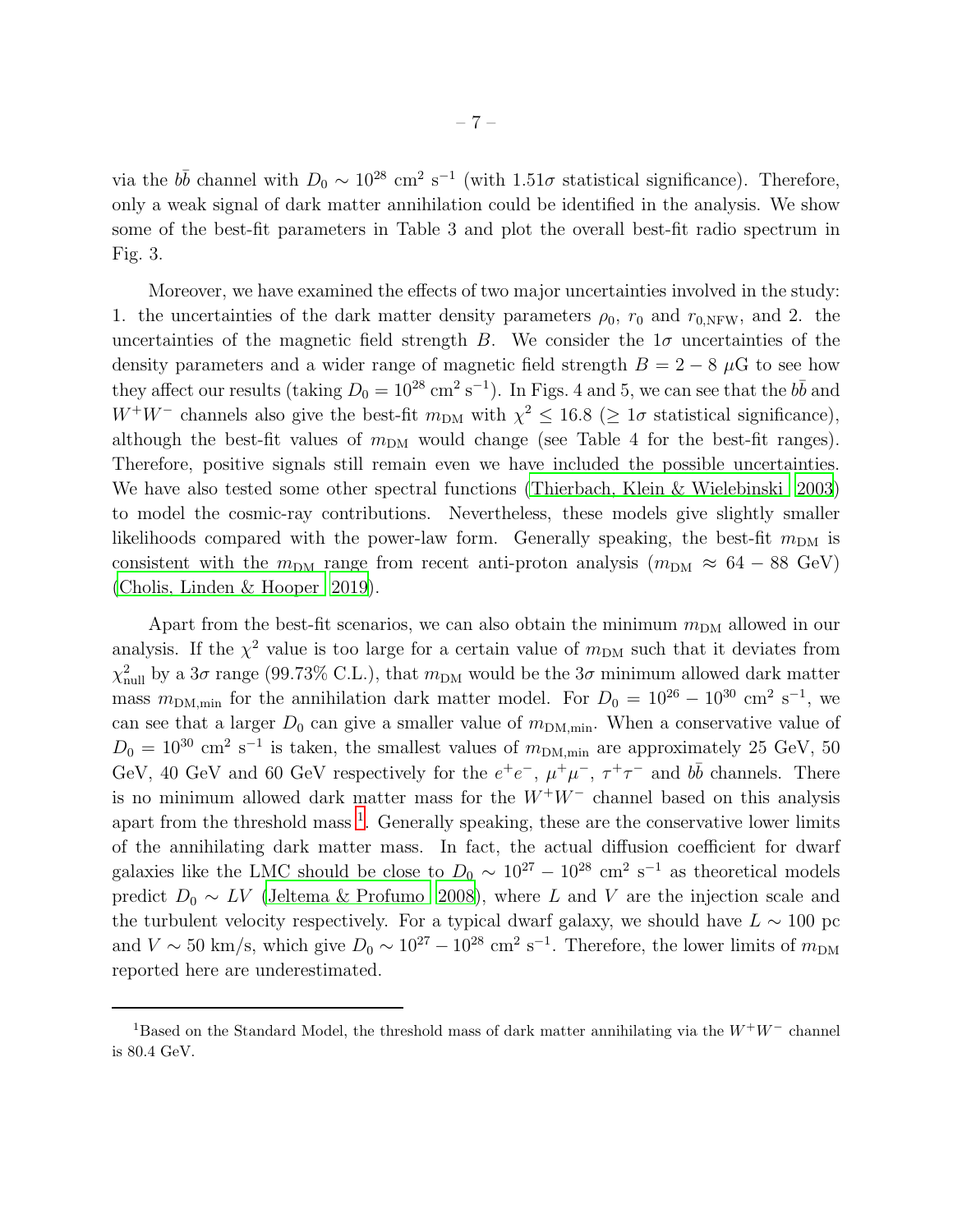#### 4. Discussion

In this article, we use the radio continuum spectrum of the LMC dwarf galaxy to determine the best-fit annihilating dark matter mass and constrain the minimum allowed annihilating dark matter mass. However, only a slightly positive signal of dark matter annihilation ( $\approx 1.5\sigma$ ) can be identified. The best-fit mass  $m_{DM} = 90$  GeV is consistent with the recent claim based on the anti-proton analysis in [Cholis, Linden & Hooper \(2019\)](#page-16-19). Furthermore, we can obtain some stringent lower limits of dark matter mass for different popular annihilation channels. Although we have considered a very conservative diffusion coefficient  $D_0 = 10^{30}$  cm<sup>2</sup> s<sup>-1</sup>, our  $3\sigma$  limits are still more stringent than the robust conservative limits obtained in [Egorov & Pierpaoli \(2013\)](#page-16-1) using the radio data of the M31 galaxy. Therefore, using radio data of dwarf galaxies might also be good for constraining annihilating dark matter. Note that we did not consider any boost factor in our analysis. Many stringent radio constraints obtained previously have considered the boost factor [\(Chan 2017](#page-8-5); [Chan & Lee](#page-16-7) [2020\)](#page-16-7) so that larger values of  $m_{\text{DM,min}}$  would be resulted. In order to minimize the systematic uncertainty and get more conservative constraints, we neglect the consideration of the boost factor.

In our analysis, one important uncertainty is the diffusion coefficient  $D_0$ . Here, we set it to be a free parameter for fittings as it is very difficult for us to determine it independently from other observations. Nevertheless, if one can get a certain constraint on  $D_0$  based on cosmic-ray analysis, some better constraints of  $m_{DM}$  could be obtained. Beside the diffusion coefficient, the magnetic field strength is another parameter which may have some uncertainty. Here, we have adopted a constant average magnetic field  $B = 4.3 \mu$ G which is obtained in [Gaensler et al. \(2005](#page-16-13)). Generally speaking, the morphology of magnetic field in a dwarf galaxy is usually very complicated and asymmetrical. It is quite difficult for us to express the magnetic field strength in terms of elementary functions with a few parameters. Nevertheless, the fluctuation of the magnetic field strength in the LMC is not very large [\(Gaensler et al. 2005\)](#page-16-13). Therefore, using an average magnetic field strength in our analysis would be good enough to achieve our objectives. By considering a conservative range of  $B = 2 - 8 \mu$ G, as seen in Fig. 5, we can obtain a wider possible range of the best-fit  $m_{\text{DM}}$ . Furthermore, we have also tried some other functional forms of the cosmic-ray contribution such as the insitu model [\(Schlickeiser et al 1987;](#page-16-17) [Thierbach, Klein & Wielebinski 2003\)](#page-17-6) and the Rephaeli model [\(Rephaeli 1979](#page-16-21)). However, no better fits could be obtained compared with the simple power-law form used.

Generally speaking, nearby dwarf galaxies are good targets for constraining dark matter because many of them are dark matter-dominated. Using the data of dwarf galaxies, previous gamma-ray studies have obtained stringent constraints for annihilating dark matter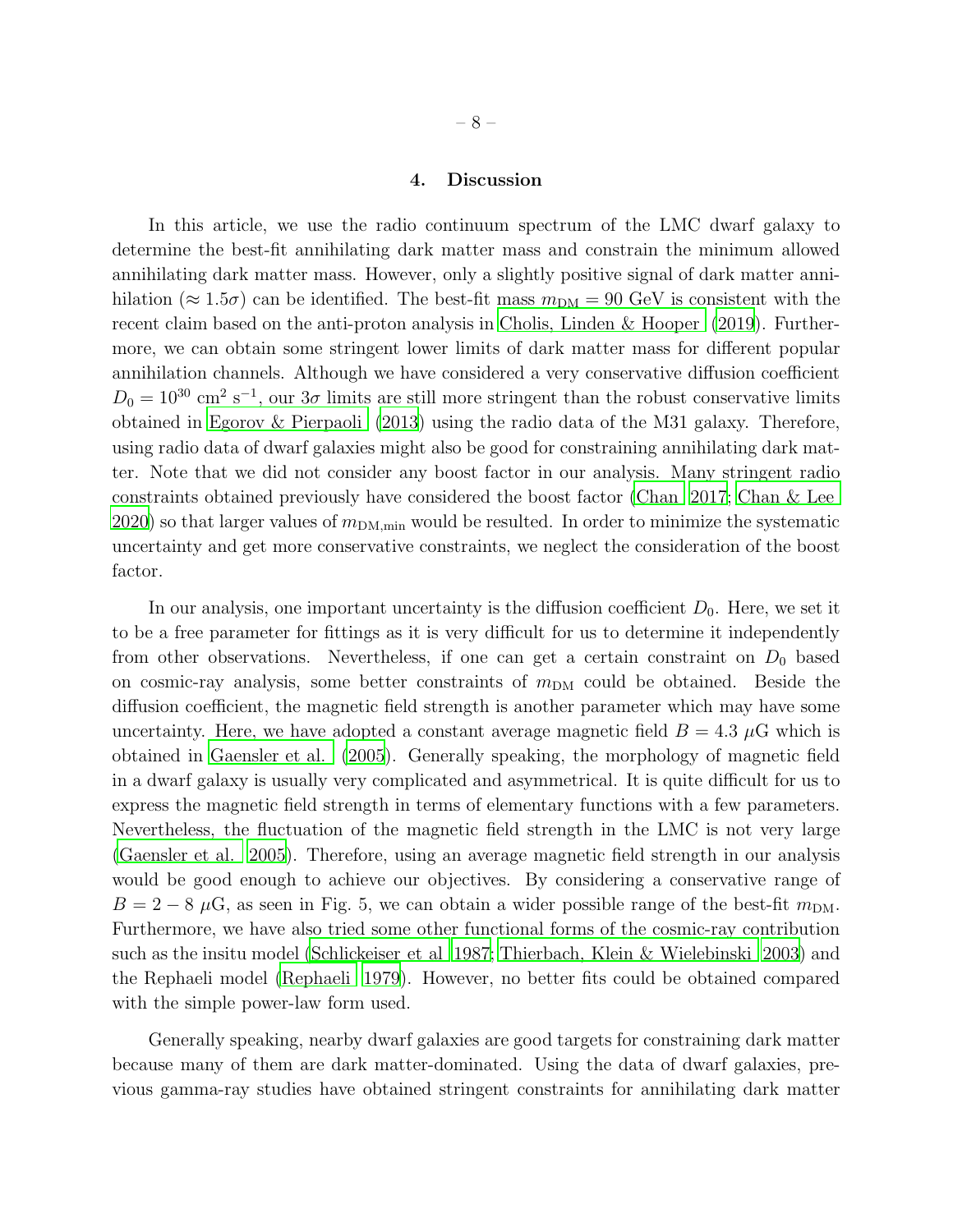[\(Ackermann et al. 2015;](#page-8-2) [Albert et al. 2017\)](#page-8-3). In view of this, some previous studies have collected low-frequency  $\langle \langle 1 \text{ GHz} \rangle$  radio data of nearby dwarf spheroidal galaxies to constrain dark matter [\(Kar et al. 2019\)](#page-16-6). The constraints obtained are quite stringent for some of the annihilation channels. In particular, one recent study observing the LMC using Australian Square Kilometre Array Pathfinder (ASKAP) with a single frequency at 888 MHz has obtained some stringent lower limits of annihilating dark matter mass for the thermal relic annihilation cross section [\(Regis et al. 2021](#page-16-14)). We anticipate that more radio observations of nearby dwarf galaxies using state-of-the-art radio telescopes with different frequencies can better detect or constrain annihilating dark matter.

#### 5. Acknowledgements

We thank the anonymous referee for useful constructive feedbacks and comments. The work described in this paper was partially supported by the Seed Funding Grant (RG 68/2020-2021R) and the Dean's Research Fund of the Faculty of Liberal Arts and Social Sciences, The Education University of Hong Kong, Hong Kong Special Administrative Region, China (Project No.: FLASS/DRF 04628).

#### REFERENCES

- <span id="page-8-7"></span>Ackermann M. *et al.* [Fermi-LAT Collaboration], 2012, Astrophys. J. 761, 91.
- <span id="page-8-2"></span>Ackermann M. *et al.* [Fermi-LAT Collaboration], 2015, Phys. Rev. Lett. 115, 231301.
- <span id="page-8-0"></span>Aguilar M. *et al.*, 2019, Phys. Rev. Lett. 122, 041102.
- <span id="page-8-3"></span>Albert A. *et al.* [Fermi-LAT, DES Collaborations], 2017, Astrophys. J. 834, 110.
- <span id="page-8-8"></span>Alves D. R., 2004, New Astronomy Reviews 48, 659.
- <span id="page-8-9"></span>Alves D. R. & Nelson C. A., 2000, Astrophys. J. 542, 789.
- <span id="page-8-1"></span>Ambrosi G. *et al.*, 2017, Nature 552, 63.
- <span id="page-8-6"></span>Atoyan A. M., Aharonian F. A., Völk H. J., 1995, Phys. Rev. D 52, 3265.
- <span id="page-8-5"></span>Chan M. H., 2017, Astrophys. J. 844, 9.
- <span id="page-8-4"></span>Chan M. H. & Lee C. M., 2019, Phys. Dark Uni. 26, 100355.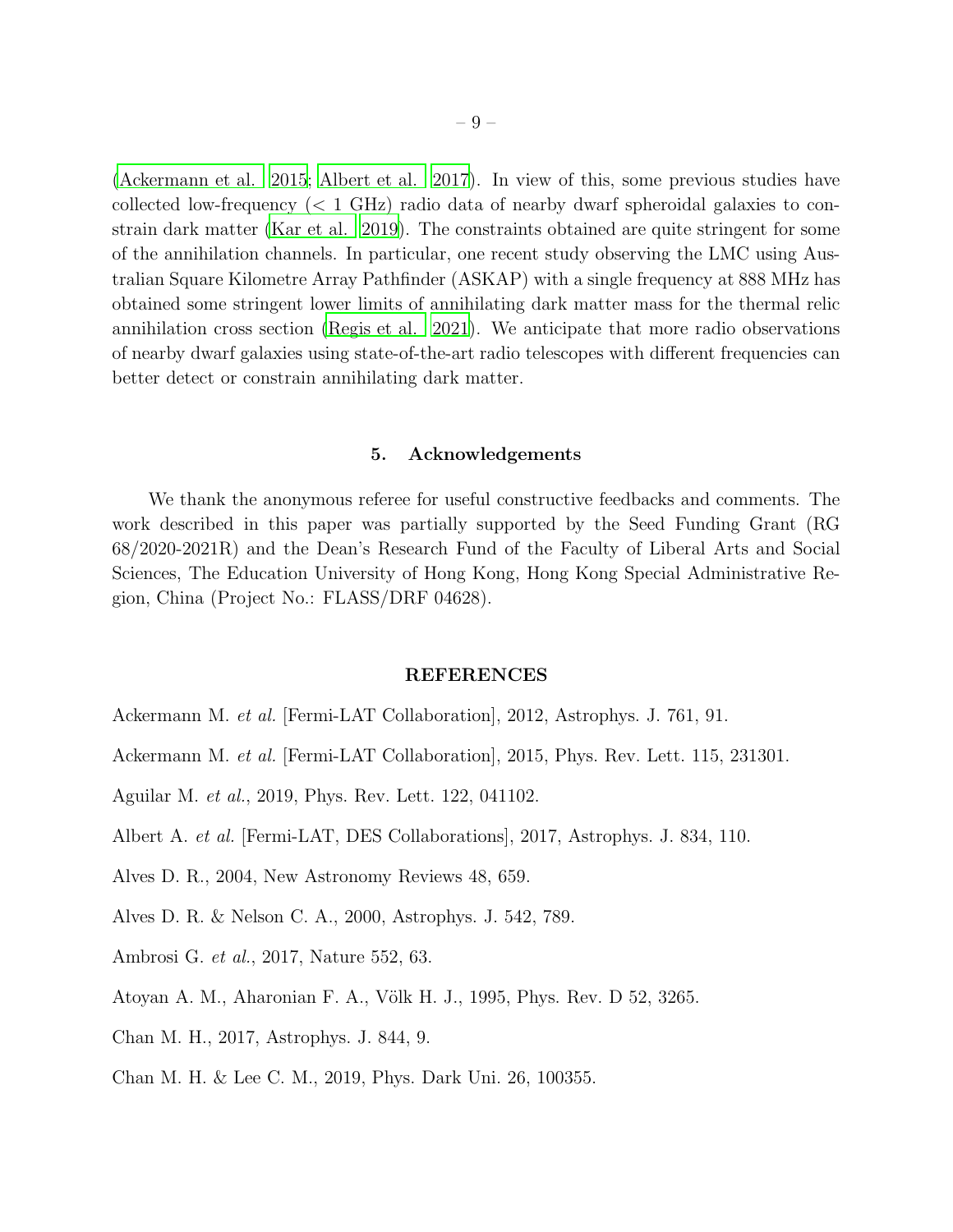Table 1: The radial energy density profile of the Interstellar Radiation Field (ISRF) around the disc of the LMC [\(Siffert et al. 2011\)](#page-17-1). Note that we have taken the average value for the data at  $R = 1.71$  kpc shown in [Siffert et al. \(2011\)](#page-17-1).

| $R$ (kpc) | $U_{\rm rad}^{\rm disc} (\overline{R)(\rm eV~cm^2})$<br>3) |
|-----------|------------------------------------------------------------|
| $0.56\,$  | 1.508                                                      |
| 1.21      | 1.346                                                      |
| 1.33      | 1.098                                                      |
| 1.36      | 1.030                                                      |
| 1.51      | 1.207                                                      |
| 1.71      | 0.787                                                      |
| 1.72      | 0.857                                                      |
| 2.17      | 0.921                                                      |
| 2.21      | 0.997                                                      |
| 2.73      | 1.266                                                      |
| 2.78      | 1.233                                                      |
| 3.67      | 0.637                                                      |
| 3.95      | 0.569                                                      |
| 4.19      | 0.643                                                      |
| 4.32      | 1.106                                                      |
| 4.79      | 0.985                                                      |
| 5.77      | 0.601                                                      |
| 5.85      | 0.694                                                      |
| 6.07      | 0.900                                                      |
| 6.56      | 0.878                                                      |
| 7.64      | 0.494                                                      |
| 7.92      | 0.461                                                      |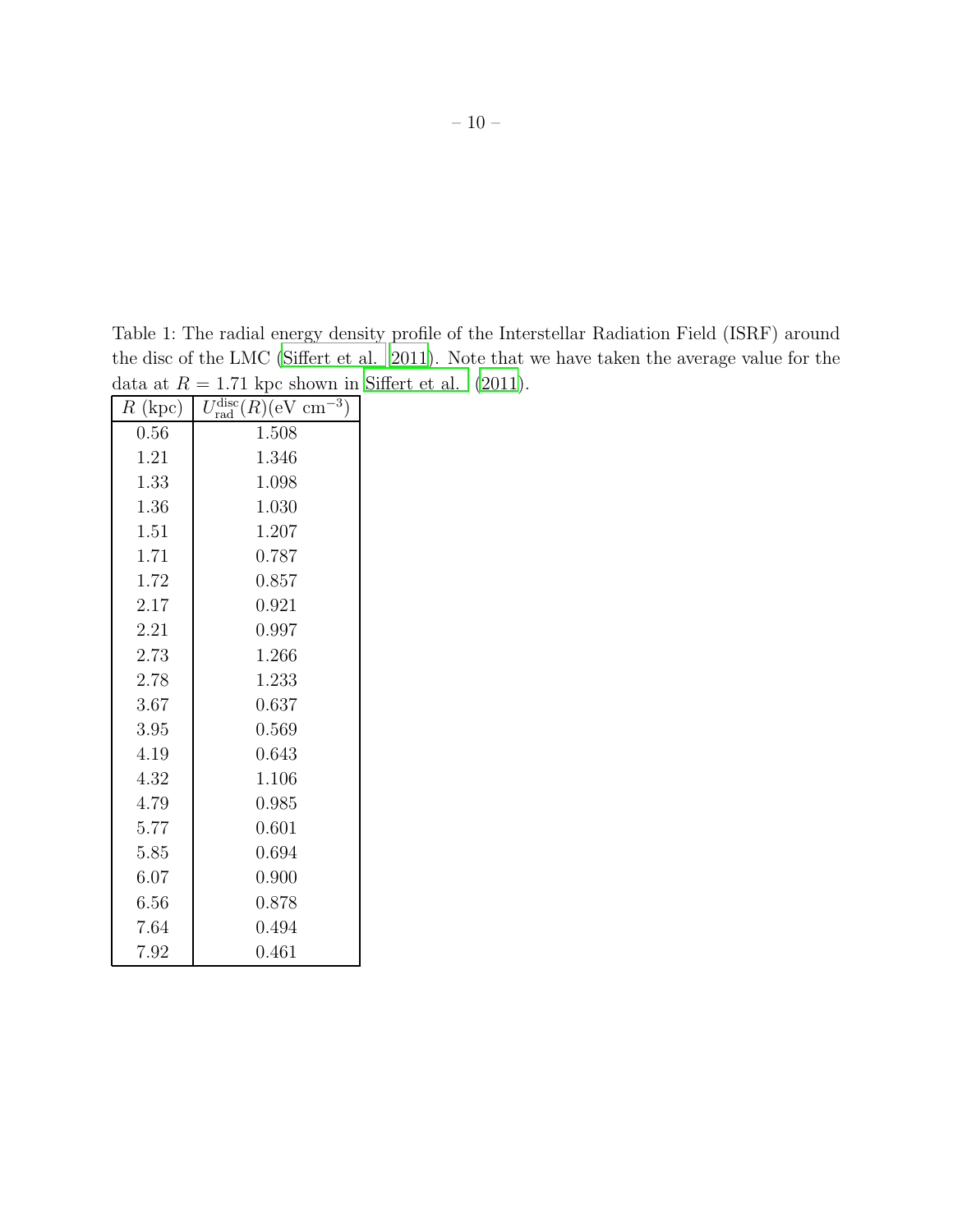| $\nu(\text{GHz})$ | $S(\nu)(\text{Jy})$ | $S_{\rm nth}(\nu)(\rm Jy)$ | Uncertainties(Jy) |
|-------------------|---------------------|----------------------------|-------------------|
| 0.0197            | 5270                | 4860                       | 1054              |
| 0.045             | 2997                | 2619                       | 450               |
| 0.0855            | 3689                | 3335                       | 400               |
| 0.0968            | 2839                | 2489                       | 600               |
| 0.158             | 1736                | 1403                       | 490               |
| 0.408             | 925                 | 622                        | 30                |
| 1.4               | 529                 | 261                        | 30                |
| 2.3               | 412                 | 157                        | 50                |
| 2.45              | 390                 | 137                        | 20                |
| 4.75              | 363                 | 126                        | 30                |
| 8.55              | 270                 | 47                         | 35                |

Table 2: Integrated radio flux densities of the LMC [\(Haynes et al. 1991\)](#page-16-18).

Table 3: Best-fit parameters for the null hypothesis and the dark matter (DM) hypothesis for each annihilation channel.

|                     | $m_{\text{DM}}$ | $S_0$           | $\alpha_{\rm CR}$ | $D_0$               |       |
|---------------------|-----------------|-----------------|-------------------|---------------------|-------|
|                     | (GeV)           | $(\mathrm{Jy})$ |                   | $\rm (cm^2~s^{-1})$ |       |
| Null                |                 | 329             | 0.74              |                     | 19.13 |
| DM $(\tau^+\tau^-)$ | 50              | 153             | 0.89              | $10^{30}$           | 18.78 |
| $DM (b\bar{b})$     | 90              | 65              | 0.06              | $10^{28}$           | 14.97 |
| $DM(W^+W^-)$        | 120             | 60              | 0.30              | $10^{27}$           | 15.07 |

Table 4: Best-fit ranges of  $m_{DM}$  after considering the uncertainties of the dark matter density parameters and the magnetic field strength. Assume  $D_0 = 10^{28}$  cm<sup>2</sup> s<sup>-1</sup>.

| Uncertainties       | Channel  | best-fit $m_{\text{DM}}$ (GeV) |
|---------------------|----------|--------------------------------|
| Dark matter density | hh       | 60-280                         |
|                     | $W^+W^-$ | 90-110                         |
| Magnetic field      | hh       | 50-220                         |
|                     |          | $90 - 110$                     |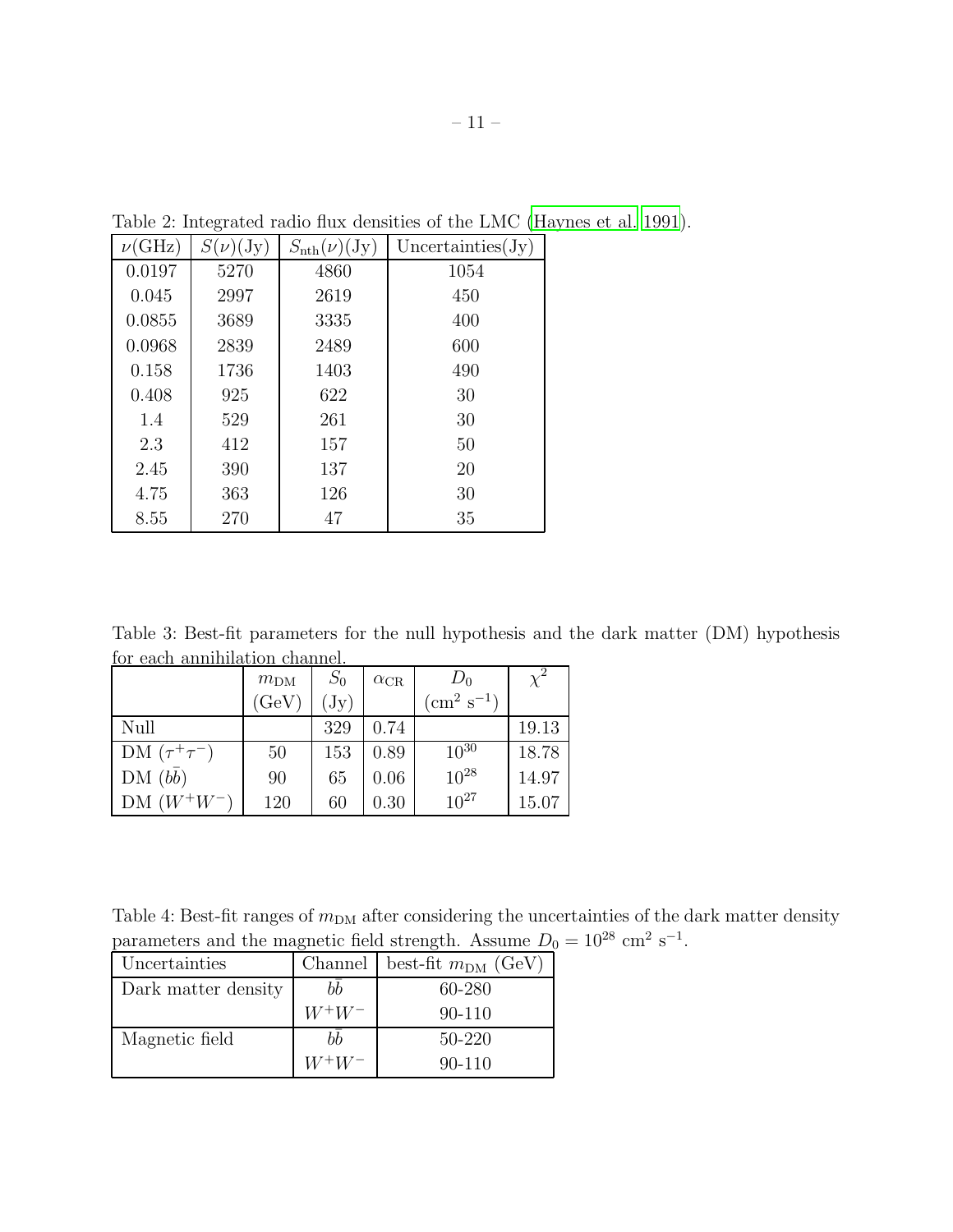

Fig. 1.— A schematic diagram of the geometry of the LMC (not in scale). Here, the rectangle is the side-view cross section of the galactic disc of the LMC (the circular disc plane is facing the observer).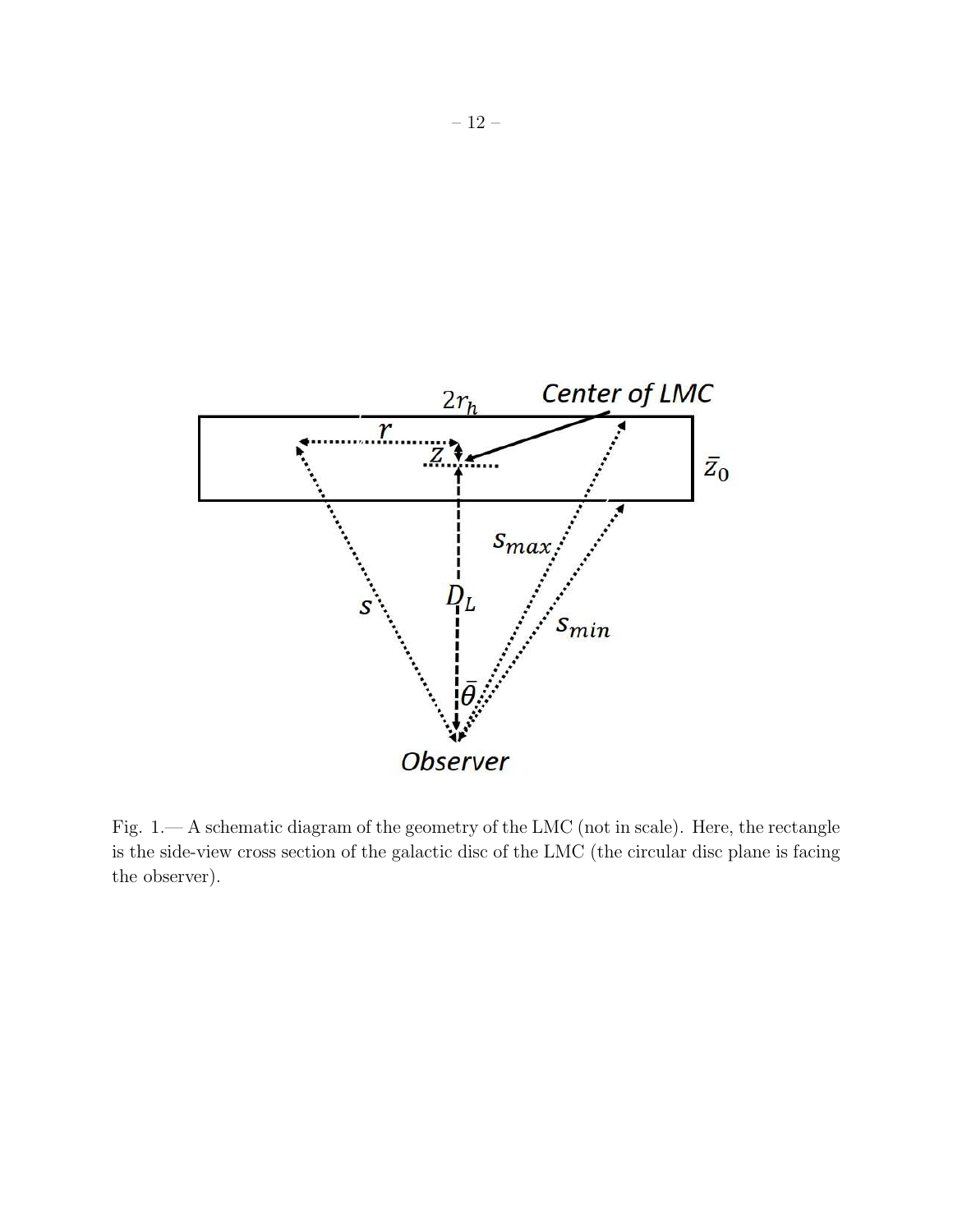

Fig. 2.— The values of  $\chi^2$  against  $m_{DM}$  for different annihilation channels for 3 different values of the diffusion coefficient (dotted lines:  $D_0 = 10^{26}$  cm<sup>2</sup> s<sup>-1</sup>; solid lines:  $D_0 = 10^{28}$ cm<sup>2</sup> s<sup>-1</sup>; dashed lines:  $D_0 = 10^{30}$  cm<sup>2</sup> s<sup>-1</sup>).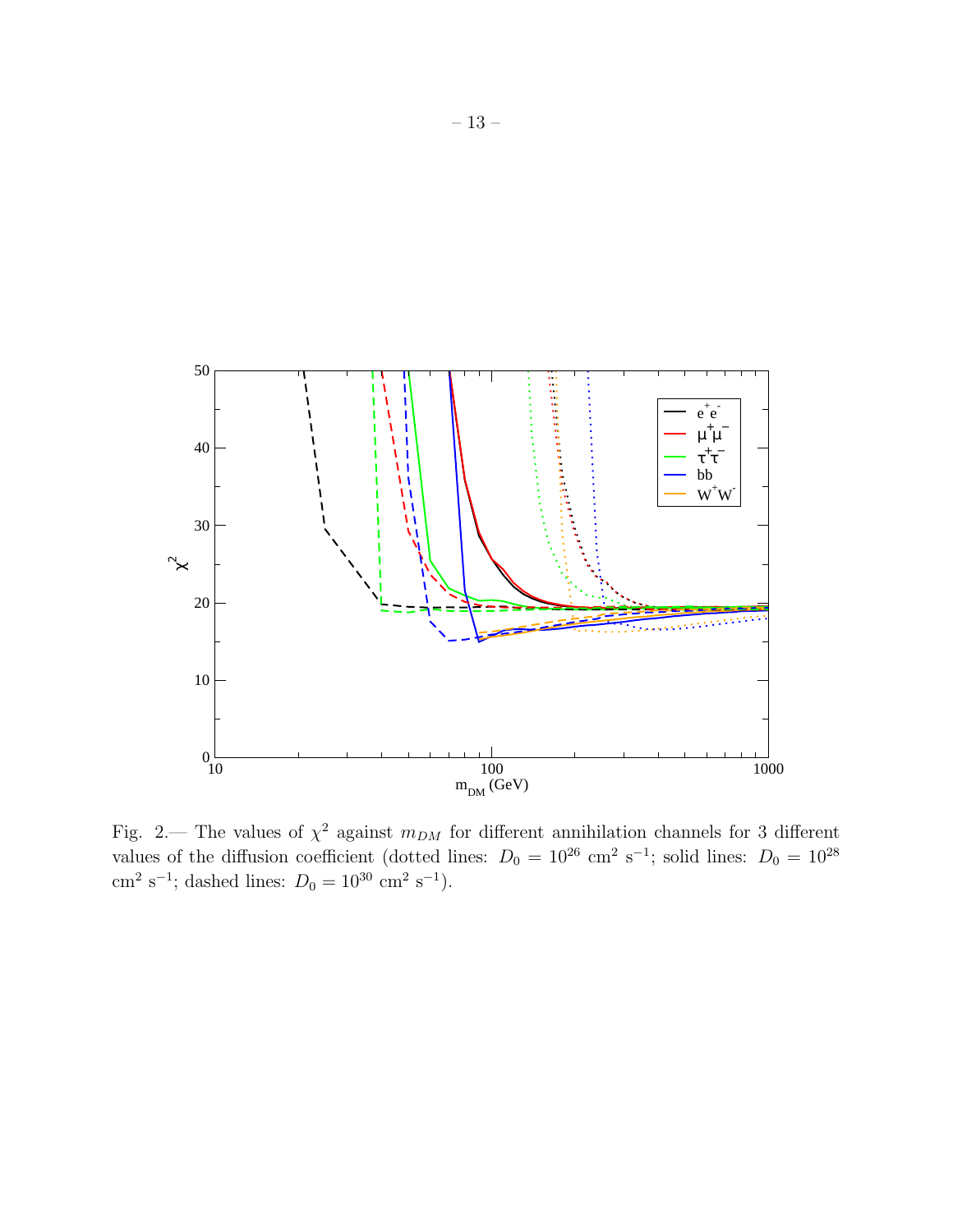

Fig. 3.— The orange solid line indicates the overall best-fit radio continuum spectrum ( $b\bar{b}$ channel with  $m_{DM} = 90$  GeV and  $D_0 = 10^{28}$  cm<sup>2</sup> s<sup>-1</sup>). The red line, green line and blue line represent the contributions of the thermal, best-fit cosmic-ray and best-fit dark matter components respectively. The data with error bars are extracted from [Haynes et al. \(1991](#page-16-18)).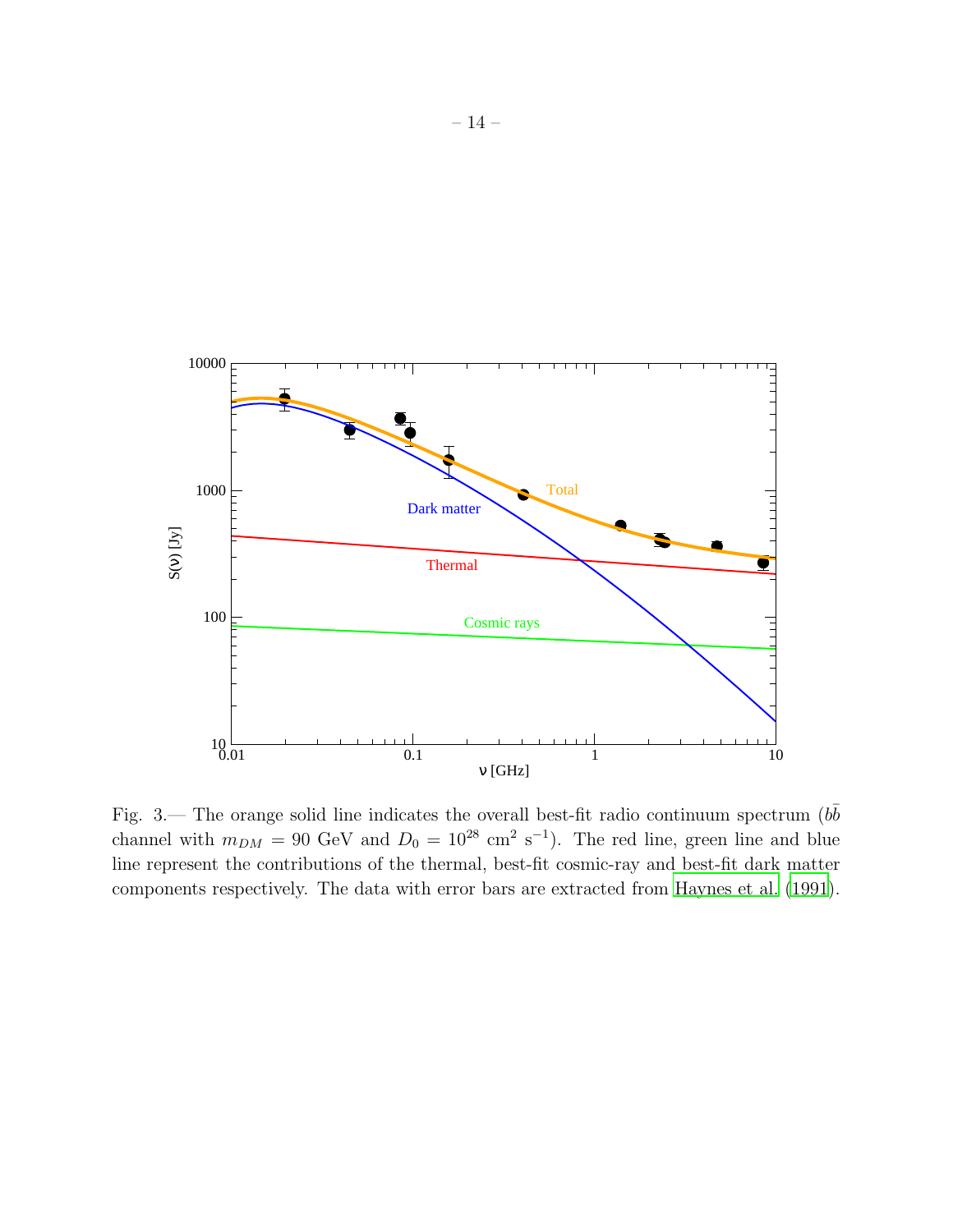

Fig. 4.— The values of  $\chi^2$  against  $m_{DM}$  for different annihilation channels. Here, the dotted lines, solid lines and dashed lines represent the  $\chi^2$  with the 1 $\sigma$  upper bounds, mean values and  $1\sigma$  lower bounds of the dark matter density parameters  $(\rho_0, r_0$  and  $r_{0,\text{NFW}})$  respectively. We have assumed  $D_0 = 10^{28}$  cm<sup>2</sup> s<sup>-1</sup>.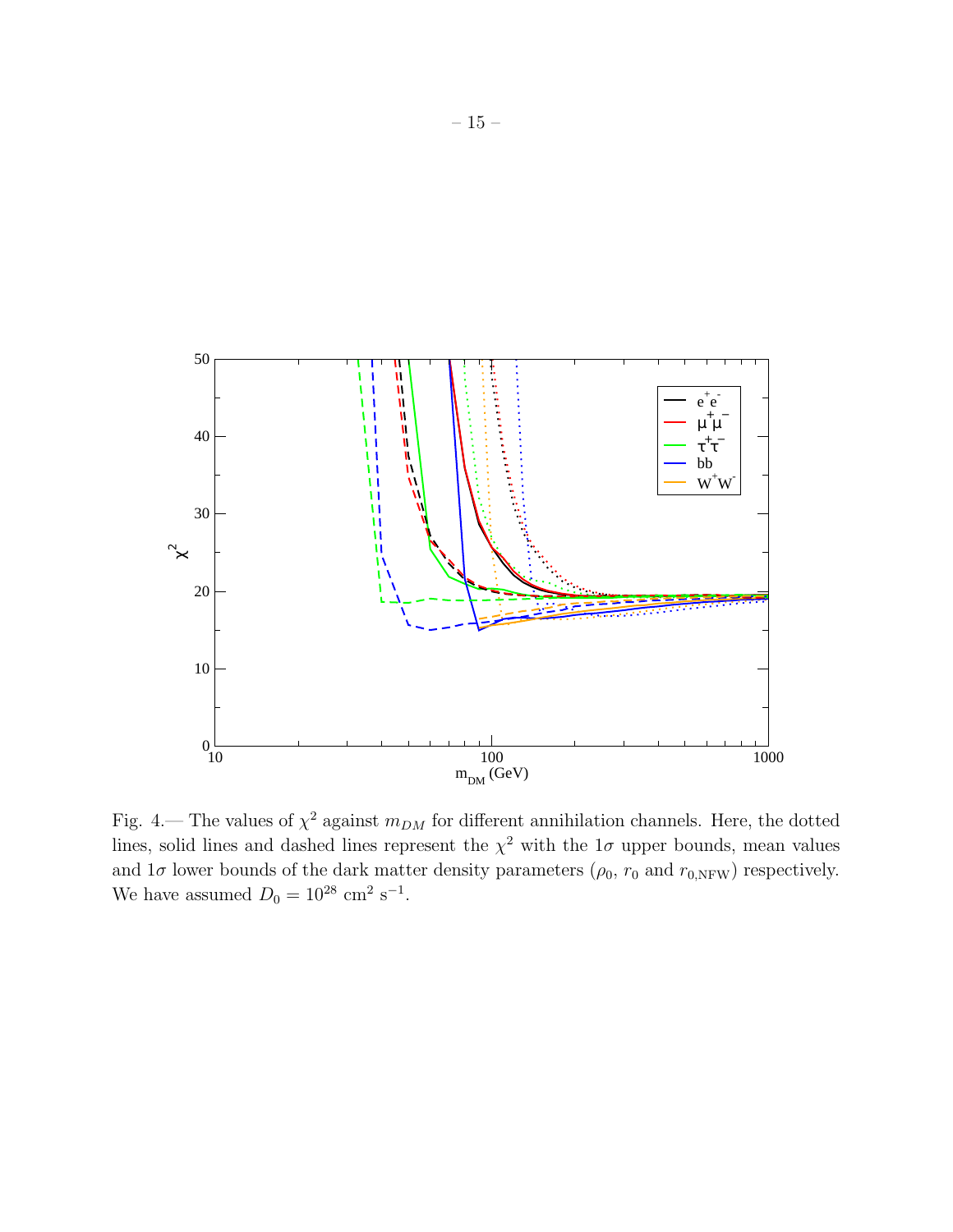

Fig. 5.— The values of  $\chi^2$  against  $m_{DM}$  for different annihilation channels. Here, the dotted lines, solid lines and dashed lines represent the  $\chi^2$  with  $B = 8 \mu$ G,  $B = 4.3 \mu$ G and  $B = 2$  $\mu$ G respectively. We have assumed  $D_0 = 10^{28}$  cm<sup>2</sup> s<sup>-1</sup>.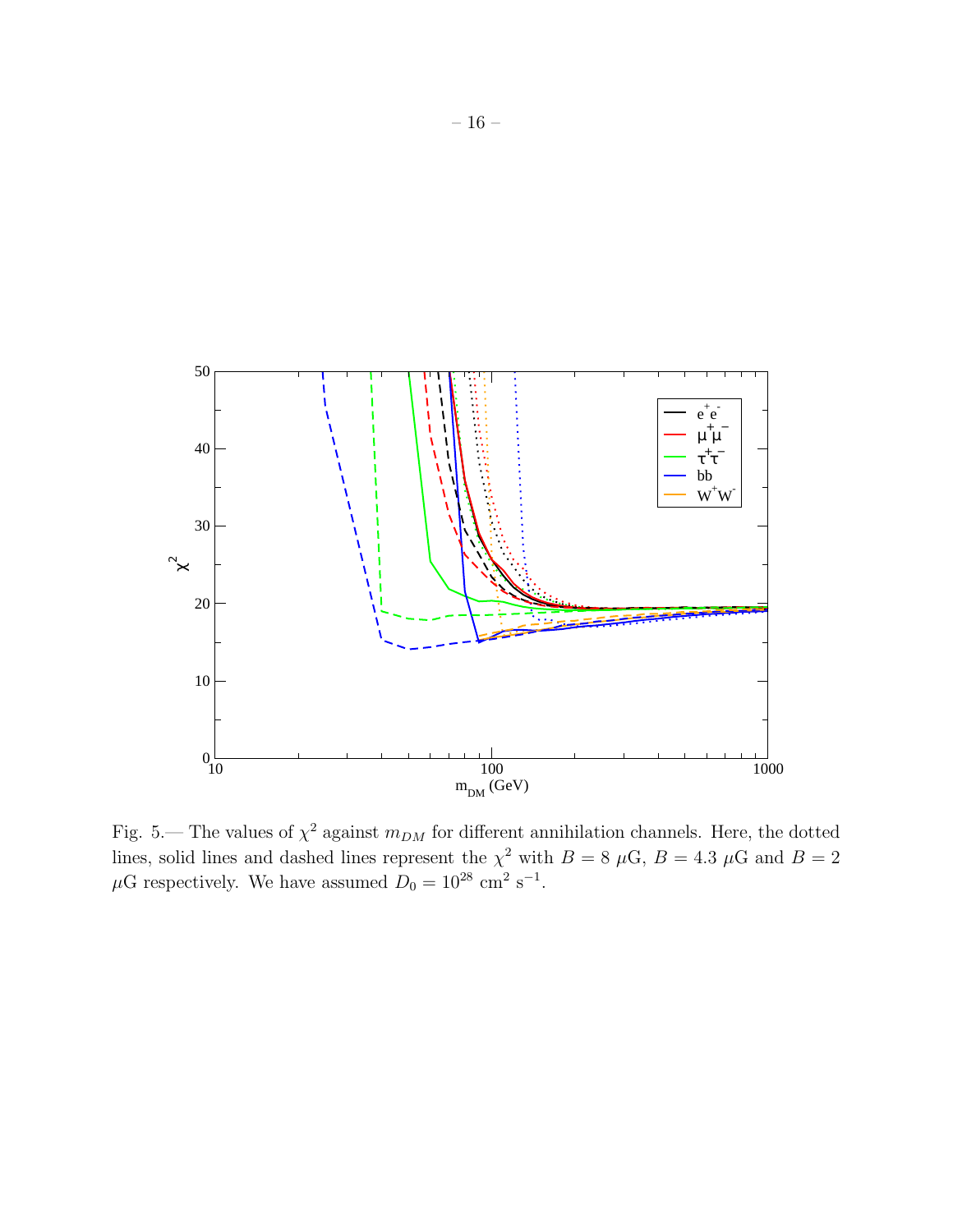- <span id="page-16-7"></span>Chan M. H. & Lee C. M. 2020, Phys. Rev. D 102, 063017.
- <span id="page-16-5"></span>Chan M. H. & Lee C. M., 2021, Mon. Not. R. Astron. Soc. 500, 5583.
- <span id="page-16-2"></span>Chan M. H., Yeung C. F., Cui L. & Leung C. S., 2021, Mon. Not. R. Astron. Soc. 501, 5692.
- <span id="page-16-19"></span>Cholis I., Linden T. & Hooper D., 2019, Phys. Rev. D 99, 103026.
- <span id="page-16-10"></span>Cirelli M. et al., 2011, J. Cosmol. Astropart. Phys. 03, 051.
- <span id="page-16-3"></span>Colafrancesco S., Profumo S., Ullio P., 2006, Astron. Astrophys. 455, 21.
- <span id="page-16-4"></span>Colafrancesco S., Marchegiani P. & Beck G., 2015, J. Cosmol. Astrophys. Phys. 02, 032.
- <span id="page-16-15"></span>Dennison B., 1980, Astrophys. J. 239, L93.
- <span id="page-16-1"></span>Egorov A. E. & Pierpaoli E., 2013, Phys. Rev. D 88, 023504.
- <span id="page-16-13"></span>Gaensler B. M., Haverkorn M., Staveley-Smith L., Dickey J. M., McClure-Griffiths N. M., Dickel J. R. & Wolleben M., 2005, Science 307, 1610.
- <span id="page-16-8"></span>Ginzburg V. L. & Syrovatskii S. I., 1964, The Origin of Cosmic Rays (Oxford: Pergamon).
- <span id="page-16-12"></span>Hayashi E., Navarro J. F., Taylor J. E., Stadel J., Quinn T., 2003, Astrophys. J. 584, 541.
- <span id="page-16-18"></span>Haynes R. F. *et al.*, 1991, Astron. Astrophys. 252, 475.
- <span id="page-16-20"></span>Jeltema T. E. & Profumo S., 2008, Astrophys. J. 686, 1045.
- <span id="page-16-6"></span>Kar A., Mitra S., Mukhopadhyaya B., Choudhury T. R. & Tingay S., 2019, Phys. Rev. D 100, 043002.
- <span id="page-16-9"></span>Kolmogorov A., 1941, Akademiia Nauk SSSR Doklady 30, 301.
- <span id="page-16-11"></span>Longair M. S. 2011, High Energy Astrophysics (3rd ed.; Cambridge: Cambridge Univ. Press).
- <span id="page-16-16"></span>Nava L., Benyamin D., Piran T. & Shaviv N. J., 2017, Mon. Not. R. Astron. Soc. 466, 3674.
- <span id="page-16-14"></span>Regis M. *et al.*, [arXiv:2106.08025.](http://arxiv.org/abs/2106.08025)
- <span id="page-16-21"></span>Rephaeli Y., 1979, Astrophys. J. 227, 364.
- <span id="page-16-0"></span>Roszkowski L., Sessolo E. M. & Trojanowski S., 2018, Rept. Prog. Phys. 81, 066201.
- <span id="page-16-17"></span>Schlickeiser R., Sievers A., and Thiemann, H. 1987, Astron. Astrophys. 182, 21